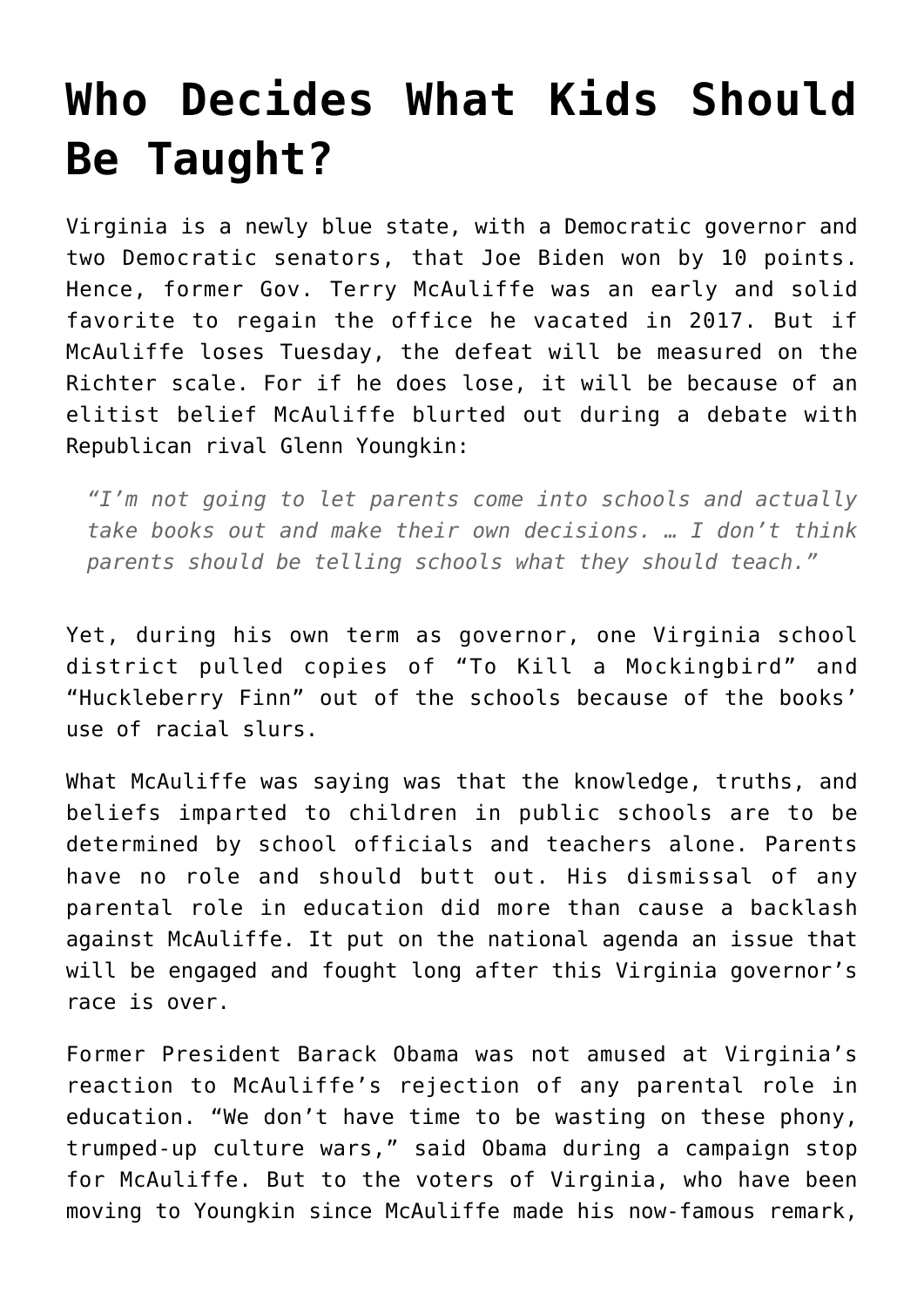these are real issues.

For what their children are taught and not taught in the public schools to which parents consign them from age 5 to age 18 are matters of grave concern for those parents. For it will affect the kind of adults and citizens their children will become. "Give me a child until he is 7 and I will show you the man" is a saying attributed to the Jesuits' founder St. Ignatius of Loyola. These schools are helping shape what children come to believe about the moral, social, and historical issues tearing our country apart. These schools are helping shape the men and women these children will become.

Consider. Under the landmark Supreme Court rulings in *Roe v. Wade* and *Obergefell v. Hodges*, abortion and same-sex marriage have been made constitutional rights. Yet both decisions contradict biblical truths, Catholic doctrine, and natural law.

While both decisions are today the law of the land, have parents no right to object if public-school teachers instruct their students that these decisions were right, moral, and just? Do students and parents have no right to dissent, both inside and outside the classroom?

According to the *New York Times*' "1619 Project," American history began when the first slaves arrived in Virginia, not when the colonies declared independence in 1776 or when the Constitution was ratified. Do parents have no right to object if the tenets of critical race theory—that America is shot through with "systemic racism," that whites are privileged from birth and blacks oppressed—are taught as truth about the country to which they have given their loyalty and love?

For generations, statues to Robert E. Lee and Stonewall Jackson stood on Monument Avenue in Richmond, Virginia. Now that the statues are torn down, both are reviled as "traitors." Yet, until he was 40 years of age, George